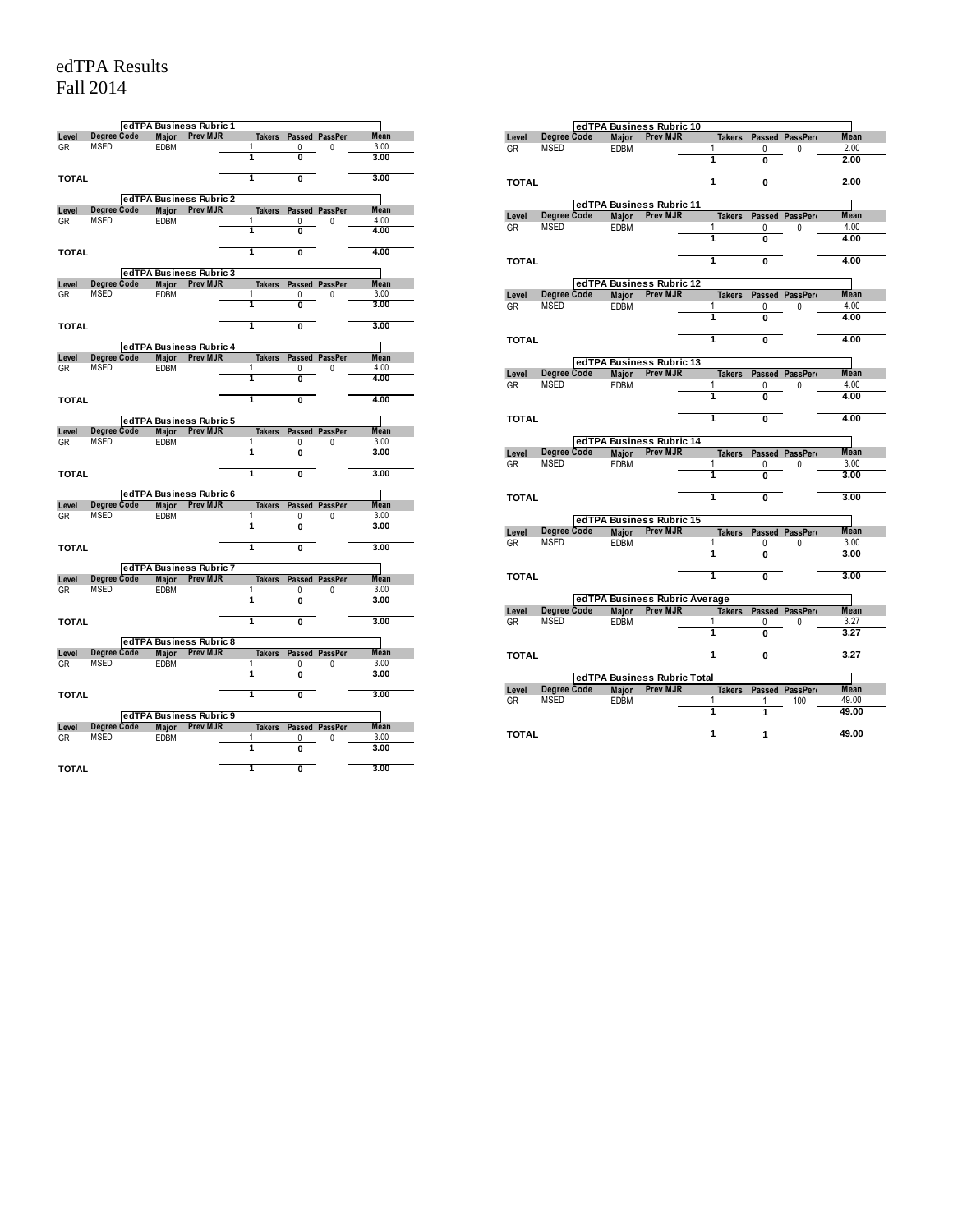|              |                    |               | edTPA Sec Math Rubric 1 |   |                         |                         |                       |              |
|--------------|--------------------|---------------|-------------------------|---|-------------------------|-------------------------|-----------------------|--------------|
| Level        | Degree Code        | Major         | <b>Prev MJR</b>         |   | <b>Takers</b>           |                         | Passed PassPer        | Mean         |
| GR           | MS                 | SPE7          |                         | 1 |                         | <sup>0</sup>            | 0                     | 4.00         |
|              | <b>MSED</b>        | <b>EDAD</b>   | MAT7                    | 1 |                         | 0                       | 0                     | 2.00         |
|              |                    |               |                         |   | 2                       | 0                       |                       | 3.00         |
| <b>TOTAL</b> |                    |               |                         |   | 2                       | $\overline{0}$          |                       | 3.00         |
|              |                    |               | edTPA Sec Math Rubric 2 |   |                         |                         |                       |              |
| Level        | Degree Code        | Major         | Prev MJR                |   | <b>Takers</b>           |                         | Passed PassPer        | Mean         |
| GR           | MS                 | SPE7          |                         | 1 |                         | 0                       | 0                     | 4.00         |
|              | MSED               | <b>EDAD</b>   | MAT7                    | 1 |                         | 0                       | 0                     | 2.00         |
|              |                    |               |                         |   | 2                       | O                       |                       | 3.00         |
| <b>TOTAL</b> |                    |               |                         |   | 2                       | $\overline{\mathbf{0}}$ |                       | 3.00         |
|              |                    |               | edTPA Sec Math Rubric 3 |   |                         |                         |                       |              |
| Level        | Degree Code        | <b>Major</b>  | <b>Prev MJR</b>         |   |                         |                         | Takers Passed PassPer | <b>Mean</b>  |
| GR           | MS                 | SPE7          |                         | 1 |                         | 0                       | 0                     | 3.00         |
|              | <b>MSED</b>        | EDAD          | MAT7                    | 1 | 2                       | 0<br>O                  | 0                     | 3.00<br>3.00 |
|              |                    |               |                         |   | $\overline{2}$          |                         |                       |              |
| <b>TOTAL</b> |                    |               |                         |   |                         | $\overline{0}$          |                       | 3.00         |
|              |                    |               | edTPA Sec Math Rubric 4 |   |                         |                         |                       |              |
| Level        | Degree Code<br>ΜS  | Major<br>SPE7 | <b>Prev MJR</b>         | 1 | <b>Takers</b>           |                         | Passed PassPer        | Mean<br>4.00 |
| GR           | <b>MSED</b>        | EDAD          | MAT7                    | 1 |                         | 0<br>$\mathbf{0}$       | 0<br>0                | 2.00         |
|              |                    |               |                         |   | $\overline{2}$          | $\mathbf{0}$            |                       | 3.00         |
|              |                    |               |                         |   |                         |                         |                       |              |
| <b>TOTAL</b> |                    |               |                         |   | 2                       | 0                       |                       | 3.00         |
|              |                    |               | edTPA Sec Math Rubric 5 |   |                         |                         |                       |              |
| Level        | Degree Code        | <b>Major</b>  | Prev MJR                |   | <b>Takers</b>           |                         | Passed PassPer        | <b>Mean</b>  |
| GR           | MS                 | SPE7          |                         | 1 |                         | 0                       | 0                     | 3.00         |
|              | <b>MSED</b>        | EDAD          | MAT7                    | 1 |                         | 0                       | 0                     | 2.00         |
|              |                    |               |                         |   | $\overline{2}$          | O                       |                       | 2.50         |
| <b>TOTAL</b> |                    |               |                         |   | $\overline{2}$          | $\overline{0}$          |                       | 2.50         |
|              |                    |               | edTPA Sec Math Rubric 6 |   |                         |                         |                       |              |
| Level        | <b>Degree Code</b> | <b>Major</b>  | <b>Prev MJR</b>         |   | <b>Takers</b>           |                         | Passed PassPer        | Mean         |
| GR           | MS                 | SPE7          |                         | 1 |                         | 0                       | 0                     | 3.00         |
|              | <b>MSED</b>        | <b>EDAD</b>   | MAT7                    | 1 | $\overline{\mathbf{2}}$ | 0<br>$\bf{0}$           | 0                     | 3.00<br>3.00 |
|              |                    |               |                         |   |                         |                         |                       |              |
| <b>TOTAL</b> |                    |               |                         |   | 2                       | $\overline{0}$          |                       | 3.00         |
|              |                    |               | edTPA Sec Math Rubric 7 |   |                         |                         |                       |              |
| Level        | Degree Code        | <b>Major</b>  | Prev MJR                |   | <b>Takers</b>           |                         | Passed PassPer        | Mean         |
| GR           | ΜS                 | SPE7          |                         | 1 |                         | 0                       | 0                     | 3.00         |
|              | MSED               | <b>EDAD</b>   | MAT7                    | 1 | 2                       | 0                       | 0                     | 3.00         |
|              |                    |               |                         |   |                         | $\overline{0}$          |                       | 3.00         |
| <b>TOTAL</b> |                    |               |                         |   | $\overline{2}$          | $\overline{0}$          |                       | 3.00         |
|              |                    |               | edTPA Sec Math Rubric 8 |   |                         |                         |                       |              |
| Level        | Degree Code        | Major         | <b>Prev MJR</b>         |   | <b>Takers</b>           |                         | Passed PassPer        | Mean         |
| GR           | MS                 | SPE7          |                         | 1 |                         | 0                       | 0                     | 3.00         |
|              | <b>MSED</b>        | <b>EDAD</b>   | MAT7                    | 1 |                         | 0                       | 0                     | 4.00         |
|              |                    |               |                         |   | 2                       | O                       |                       | 3.50         |
| <b>TOTAL</b> |                    |               |                         |   | $\overline{2}$          | $\overline{0}$          |                       | 3.50         |
|              |                    |               | edTPA Sec Math Rubric 9 |   |                         |                         |                       |              |
| Level        | <b>Degree Code</b> | Major         | Prev MJR                |   | <b>Takers</b>           |                         | Passed PassPer        | Mean         |
| GR           | MS                 | SPE7          |                         | 1 |                         | 0                       | 0                     | 3.00         |
|              | <b>MSED</b>        | <b>EDAD</b>   | MAT7                    | 1 |                         | 0                       | 0                     | 4.00         |
|              |                    |               |                         |   | 2                       | 0                       |                       | 3.50         |
| <b>TOTAL</b> |                    |               |                         |   | $\overline{2}$          | $\overline{0}$          |                       | 3.50         |

|                             |                    |                      | edTPA Sec Math Rubric 10                       |               |                         |                |             |
|-----------------------------|--------------------|----------------------|------------------------------------------------|---------------|-------------------------|----------------|-------------|
| Level                       | Degree Code        | Major                | <b>Prev MJR</b>                                | <b>Takers</b> |                         | Passed PassPer | Mean        |
| <b>GR</b>                   | ΜS                 | SPE7                 |                                                | 1             | 0                       | 0              | 3.00        |
|                             | <b>MSED</b>        | <b>EDAD</b>          | MAT7                                           | 1             | 0                       | 0              | 5.00        |
|                             |                    |                      |                                                | 2             | $\overline{\mathbf{o}}$ |                | 4.00        |
| <b>TOTAL</b>                |                    |                      |                                                | 2             | Ō                       |                | 4.00        |
|                             |                    |                      | edTPA Sec Math Rubric 11                       |               |                         |                |             |
| Level                       | <b>Dearee Code</b> | <b>Major</b>         | <b>Prev MJR</b>                                | <b>Takers</b> |                         | Passed PassPer | <b>Mean</b> |
| GR                          | <b>MS</b>          | SPE7                 |                                                | 1             | 0                       | 0              | 4.00        |
|                             | MSED               | <b>EDAD</b>          | MAT7                                           | 1             | 0                       | 0              | 4.00        |
|                             |                    |                      |                                                | 2             | Ō                       |                | 4.00        |
| <b>TOTAL</b>                |                    |                      |                                                | 2             | Ō                       |                | 4.00        |
|                             |                    |                      | edTPA Sec Math Rubric 12                       |               |                         |                |             |
| Level                       | Degree Code        | Major                | <b>Prev MJR</b>                                | <b>Takers</b> |                         | Passed PassPer | <b>Mean</b> |
| GR                          | MS                 | SPE7                 |                                                | 1             | 0                       | 0              | 4.00        |
|                             | MSED               | <b>EDAD</b>          | MAT7                                           | 1             | 0                       | 0              | 4.00        |
|                             |                    |                      |                                                | 2             |                         |                | 4.00        |
| <b>TOTAL</b>                |                    |                      |                                                | 2             | Ō                       |                | 4.00        |
|                             |                    |                      | edTPA Sec Math Rubric 13                       |               |                         |                |             |
| Level                       | Degree Code        | <b>Major</b>         | <b>Prev MJR</b>                                | <b>Takers</b> |                         | Passed PassPer | <b>Mean</b> |
| <b>GR</b>                   | MS                 | SPE7                 |                                                | 1             | 0                       | 0              | 3.00        |
|                             | <b>MSED</b>        | <b>EDAD</b>          | MAT7                                           | 1             | 0                       | 0              | 3.00        |
|                             |                    |                      |                                                | 2             | O                       |                | 3.00        |
| <b>TOTAL</b>                |                    |                      |                                                | 2             | O                       |                | 3.00        |
|                             |                    |                      | edTPA Sec Math Rubric 14                       |               |                         |                |             |
| Level                       | Degree Code        | Major                | <b>Prev MJR</b>                                | <b>Takers</b> |                         | Passed PassPer | <b>Mean</b> |
| GR                          | ΜS                 | SPE7                 |                                                | 1             | 0                       | 0              | 3.00        |
|                             | <b>MSED</b>        | <b>EDAD</b>          | MAT7                                           | 1             | 0                       | 0              | 3.00        |
|                             |                    |                      |                                                | 2             | O                       |                | 3.00        |
| <b>TOTAL</b>                |                    |                      |                                                | 2             | 0                       |                | 3.00        |
|                             |                    |                      | edTPA Sec Math Rubric 15                       |               |                         |                |             |
| Level                       | Degree Code        | Major                | <b>Prev MJR</b>                                | <b>Takers</b> |                         | Passed PassPer | Mean        |
| GR                          | ΜS                 | SPE7                 |                                                | 1             | 0                       | 0              | 3.00        |
|                             | MSED               | <b>EDAD</b>          | MAT7                                           | 1             | 0                       | 0              | 5.00        |
|                             |                    |                      |                                                | 2             | 0                       |                | 4.00        |
| <b>TOTAL</b>                |                    |                      |                                                | 2             | Ō                       |                | 4.00        |
|                             |                    |                      | edTPA Sec Math Rubric Average                  |               |                         |                |             |
| Level                       | Degree Code        | Major                | <b>Prev MJR</b>                                | <b>Takers</b> |                         | Passed PassPer | <b>Mean</b> |
| GR                          | ΜS                 | SPE7                 |                                                | 1             | 0                       | 0              | 3.33        |
|                             | <b>MSED</b>        | EDAD                 | MAT7                                           | 1             | 0                       | 0              | 3.27        |
|                             |                    |                      |                                                | 2             | Ō                       |                | 3.30        |
|                             |                    |                      |                                                | 2             | 0                       |                | 3.30        |
|                             |                    |                      |                                                |               |                         |                |             |
|                             |                    |                      |                                                |               |                         |                |             |
|                             |                    |                      | edTPA Sec Math Rubric Total<br><b>Prev MJR</b> | <b>Takers</b> |                         | Passed PassPer | Mean        |
| <b>TOTAL</b><br>Level<br>GR | Degree Code<br>ΜS  | <b>Major</b><br>SPE7 |                                                | 1             | 1                       | 100            | 50.00       |
|                             | <b>MSED</b>        | <b>EDAD</b>          | MAT7                                           | 1             | 1                       | 100            | 49.00       |
|                             |                    |                      |                                                | 2             | 2                       |                | 49.50       |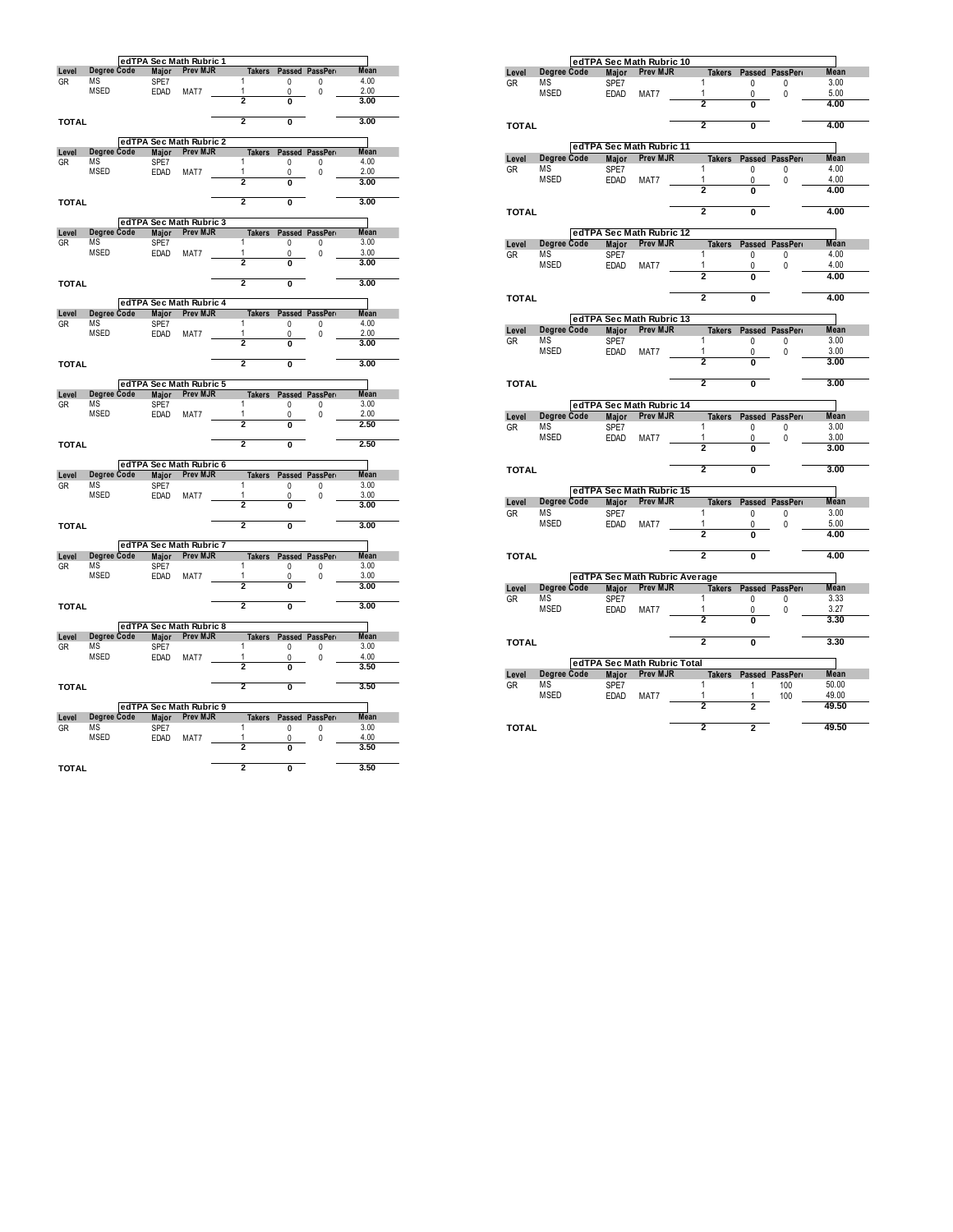|              |             |              | edTPA Sec Science Rubric 1 |        |               |                |                        |             |
|--------------|-------------|--------------|----------------------------|--------|---------------|----------------|------------------------|-------------|
| Level        | Degree Code | Major        | Prev MJR                   |        | <b>Takers</b> |                | Passed PassPero        | <b>Mean</b> |
| GR           | MSED        | EDAD         | CHM7                       | 1      |               | 0              | 0                      | 2.00        |
|              |             |              |                            | 1      |               | Ō              |                        | 2.00        |
| <b>TOTAL</b> |             |              |                            | 1      |               | Ō              |                        | 2.00        |
|              |             |              | edTPA Sec Science Rubric 2 |        |               |                |                        |             |
| Level        | Degree Code |              | Major Prev MJR             |        | <b>Takers</b> |                | Passed PassPero        | <b>Mean</b> |
| <b>GR</b>    | MSED        | EDAD         | CHM7                       | 1      |               | 0              | 0                      | 3.00        |
|              |             |              |                            | 1      |               | Ō              |                        | 3.00        |
| <b>TOTAL</b> |             |              |                            | ī      |               | $\overline{0}$ |                        | 3.00        |
|              |             |              | edTPA Sec Science Rubric 3 |        |               |                |                        |             |
| Level        | Degree Code | <b>Major</b> | <b>Prev MJR</b>            |        | <b>Takers</b> |                | Passed PassPerr        | Mean        |
| GR           | MSED        | <b>EDAD</b>  | CHM7                       | 1<br>ī |               | 0              | 0                      | 3.00        |
|              |             |              |                            |        |               | Ō              |                        | 3.00        |
| <b>TOTAL</b> |             |              |                            | 1      |               | Ō              |                        | 3.00        |
|              |             |              | edTPA Sec Science Rubric 4 |        |               |                |                        |             |
| Level        | Degree Code | Major        | Prev MJR                   |        | <b>Takers</b> |                | Passed PassPerr        | <b>Mean</b> |
| <b>GR</b>    | <b>MSED</b> | EDAD         | CHM7                       | 1      |               | $\mathbf{0}$   | 0                      | 2.50        |
|              |             |              |                            | 1      |               | 0              |                        | 2.50        |
| <b>TOTAL</b> |             |              |                            | 1      |               | Ō              |                        | 2.50        |
|              |             |              | edTPA Sec Science Rubric 5 |        |               |                |                        |             |
| Level        | Degree Code | Major        | Prev MJR                   |        |               |                | Takers Passed PassPero | Mean        |
| <b>GR</b>    | <b>MSED</b> | EDAD         | CHM7                       | 1      |               | 0              | 0                      | 3.50        |
|              |             |              |                            | 1      |               | Ō              |                        | 3.50        |
| <b>TOTAL</b> |             |              |                            | T      |               | Ō              |                        | 3.50        |
|              |             |              | edTPA Sec Science Rubric 6 |        |               |                |                        |             |
| Level        | Degree Code | Major        | <b>Prev MJR</b>            |        | <b>Takers</b> |                | Passed PassPerr        | <b>Mean</b> |
| <b>GR</b>    | MSED        | <b>EDAD</b>  | CHM7                       | 1      |               | 0              | 0                      | 3.00        |
|              |             |              |                            | 1      |               | O              |                        | 3.00        |
| <b>TOTAL</b> |             |              |                            | T      |               | Ō              |                        | 3.00        |
|              |             |              | edTPA Sec Science Rubric 7 |        |               |                |                        |             |
| Level        | Dearee Code |              | Major Prev MJR             |        | <b>Takers</b> |                | Passed PassPerr        | <b>Mean</b> |
| GR           | <b>MSED</b> | <b>EDAD</b>  | CHM7                       | 1      |               | 0              | 0                      | 3.00        |
|              |             |              |                            | 1      |               | 0              |                        | 3.00        |
| <b>TOTAL</b> |             |              |                            | 1      |               | Ō              |                        | 3.00        |
|              |             |              | edTPA Sec Science Rubric 8 |        |               |                |                        |             |
| Level        | Degree Code | Major        | <b>Prev MJR</b>            |        | <b>Takers</b> |                | Passed PassPerr        | <b>Mean</b> |
| GR           | <b>MSED</b> | EDAD         | CHM7                       | 1      |               | 0              | 0                      | 2.50        |
|              |             |              |                            | 1      |               | 0              |                        | 2.50        |
| <b>TOTAL</b> |             |              |                            | ī      |               | Ō              |                        | 2.50        |
|              |             |              | edTPA Sec Science Rubric 9 |        |               |                |                        |             |
| Level        | Degree Code | <b>Major</b> | <b>Prev MJR</b>            |        | <b>Takers</b> |                | Passed PassPero        | Mean        |
| <b>GR</b>    | MSED        | <b>EDAD</b>  | CHM7                       | 1      |               | 0              | 0                      | 1.00        |
|              |             |              |                            | 1      |               | 0              |                        | 1.00        |
| <b>TOTAL</b> |             |              |                            | 1      |               | Ō              |                        | 1.00        |

|              |                     |                      | edTPA Sec Science Rubric 10                     |                                                 |                |                      |             |
|--------------|---------------------|----------------------|-------------------------------------------------|-------------------------------------------------|----------------|----------------------|-------------|
| Level        | Degree Code         | Major                | <b>Prev MJR</b>                                 | <b>Takers</b>                                   |                | Passed PassPerr      | <b>Mean</b> |
| GR           | MSED                | <b>EDAD</b>          | CHM7                                            | 1                                               | 0              | 0                    | 3.00        |
|              |                     |                      |                                                 | 1                                               | Ō              |                      | 3.00        |
| <b>TOTAL</b> |                     |                      |                                                 | 1                                               | Ō              |                      | 3.00        |
|              |                     |                      | edTPA Sec Science Rubric 11                     |                                                 |                |                      |             |
| Level        | Degree Code         |                      | Major Prev MJR                                  | <b>Takers</b>                                   |                | Passed PassPert      | <b>Mean</b> |
| GR           | <b>MSED</b>         | <b>EDAD</b>          | CHM7                                            | 1                                               | 0              | 0                    | 4.00        |
|              |                     |                      |                                                 | 1                                               | Ō              |                      | 4.00        |
| <b>TOTAL</b> |                     |                      |                                                 | 1                                               | Ō              |                      | 4.00        |
|              |                     |                      | edTPA Sec Science Rubric 12                     |                                                 |                |                      |             |
| Level        | Degree Code         | Maior                | <b>Prev MJR</b>                                 | <b>Takers</b>                                   |                | Passed PassPerr      | <b>Mean</b> |
| GR           | MSED                | <b>EDAD</b>          | CHM7                                            | 1                                               | 0              | 0                    | 3.50        |
|              |                     |                      |                                                 | 1                                               | O              |                      | 3.50        |
| <b>TOTAL</b> |                     |                      |                                                 | 1                                               | O              |                      | 3.50        |
|              |                     |                      | edTPA Sec Science Rubric 13                     |                                                 |                |                      |             |
| Level        | Degree Code         | Major                | <b>Prev MJR</b>                                 | <b>Takers</b>                                   |                | Passed PassPerr      | <b>Mean</b> |
| <b>GR</b>    | MSED                | <b>EDAD</b>          | CHM7                                            | 1                                               | 0              | 0                    | 3.00        |
|              |                     |                      |                                                 | 1                                               | $\overline{0}$ |                      | 3.00        |
| <b>TOTAL</b> |                     |                      |                                                 | 1                                               | $\overline{0}$ |                      | 3.00        |
|              |                     |                      | edTPA Sec Science Rubric 14                     |                                                 |                |                      |             |
|              |                     |                      |                                                 |                                                 |                |                      |             |
| Level        | Degree Code         | Major                | <b>Prev MJR</b>                                 | <b>Takers</b>                                   |                | Passed PassPerr      | <b>Mean</b> |
| GR           | MSED                | <b>EDAD</b>          | CHM7                                            | 1                                               | 0              | 0                    | 3.00        |
|              |                     |                      |                                                 | 1                                               | O              |                      | 3.00        |
| <b>TOTAL</b> |                     |                      |                                                 | 1                                               | Ō              |                      | 3.00        |
|              |                     |                      |                                                 |                                                 |                |                      |             |
| Level        | Degree Code         | <b>Maior</b>         | edTPA Sec Science Rubric 15<br><b>Prev MJR</b>  | <b>Takers</b>                                   |                | Passed PassPerr      | <b>Mean</b> |
| GR           | <b>MSED</b>         | <b>EDAD</b>          | CHM7                                            | 1                                               | 0              | 0                    | 3.50        |
|              |                     |                      |                                                 | 1                                               | 0              |                      | 3.50        |
| <b>TOTAL</b> |                     |                      |                                                 | 1                                               | 0              |                      | 3.50        |
|              |                     |                      |                                                 |                                                 |                |                      |             |
|              | Degree Code         |                      | edTPA Sec Science Rubric Ave<br><b>Prev MJR</b> |                                                 |                |                      | <b>Mean</b> |
| Level<br>GR  | <b>MSED</b>         | Major<br><b>EDAD</b> | CHM7                                            | <b>Takers</b><br>1                              | 0              | Passed PassPerr<br>0 | 2.90        |
|              |                     |                      |                                                 | 1                                               | 0              |                      | 2.90        |
| <b>TOTAL</b> |                     |                      |                                                 | 1                                               | Ō              |                      | 2.90        |
|              |                     |                      |                                                 |                                                 |                |                      |             |
| Level        |                     | <b>Maior</b>         | <b>Prev MJR</b>                                 | edTPA Sec Science Rubric Total<br><b>Takers</b> |                | Passed PassPerr      | <b>Mean</b> |
| GR           | Degree Code<br>MSED | <b>EDAD</b>          | CHM7                                            | 1                                               | 1              | 100                  | 44.00       |
|              |                     |                      |                                                 | 1                                               | 1              |                      | 44.00       |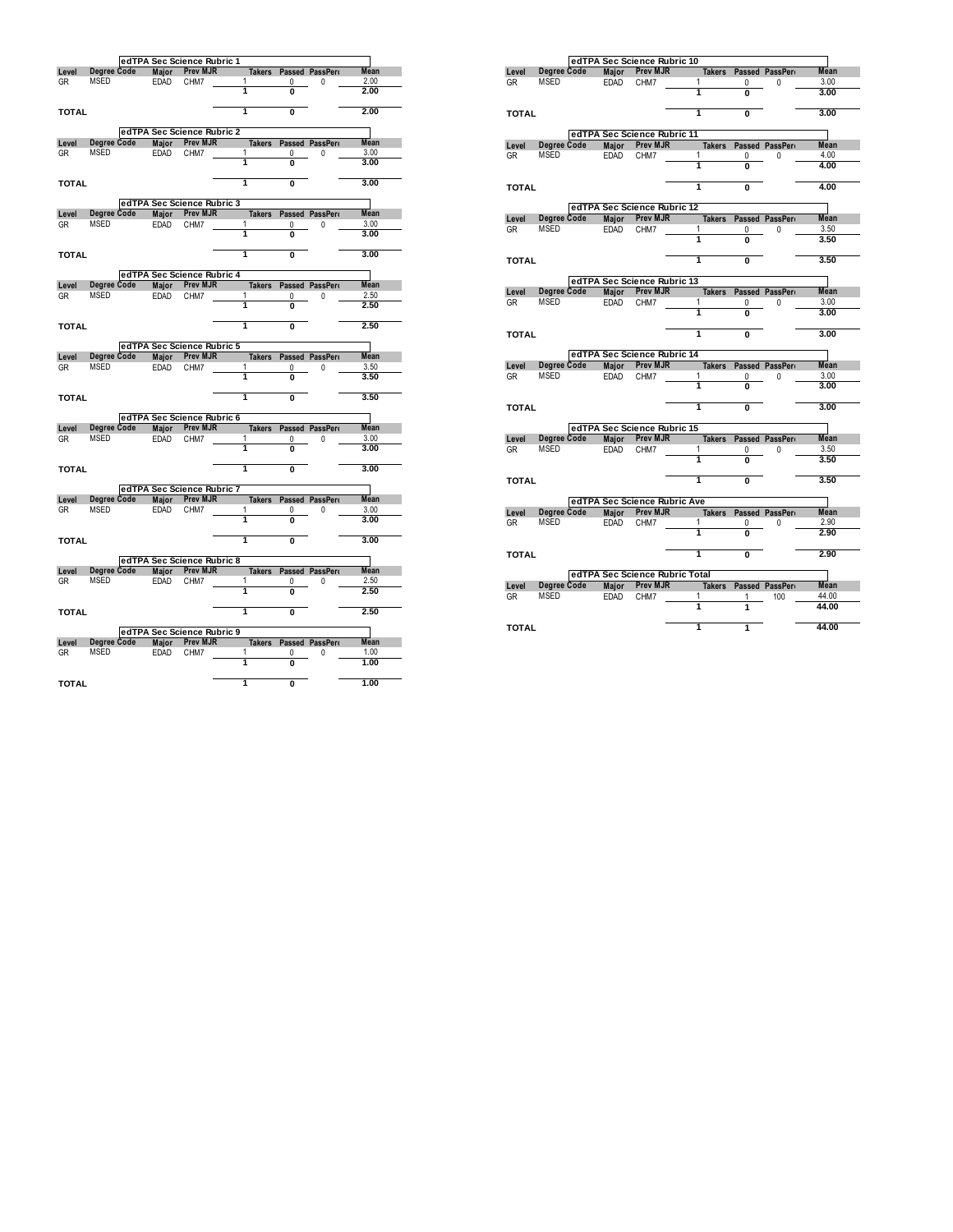|              |                                   |              | edTPA Phys Ed Rubric 1                    |                    |        |                     |              |
|--------------|-----------------------------------|--------------|-------------------------------------------|--------------------|--------|---------------------|--------------|
| Level        | <b>Degree Code</b>                | <b>Major</b> | <b>Prev MJR</b>                           | <b>Takers</b>      |        | Passed PassPerr     | <b>Mean</b>  |
| GR           | <b>MSED</b>                       | ONPE<br>PHED |                                           | 1<br>5             | 0<br>0 | 0<br>0              | 3.00<br>3.40 |
|              |                                   |              |                                           | 6                  | Ō      |                     | 3.20         |
|              |                                   |              |                                           |                    |        |                     |              |
| UG           | BS                                | <b>PEHL</b>  |                                           | 4<br>4             | 0<br>Ō | 0                   | 3.88<br>3.88 |
|              |                                   |              |                                           |                    |        |                     |              |
| <b>TOTAL</b> |                                   |              |                                           | 10                 | Ō      |                     | 3.43         |
|              |                                   |              |                                           |                    |        |                     |              |
| Level        | Degree Code                       | <b>Major</b> | edTPA Phys Ed Rubric 2<br><b>Prev MJR</b> | <b>Takers</b>      |        | Passed PassPer      | <b>Mean</b>  |
| GR           | <b>MSED</b>                       | ONPE         |                                           | 1                  | 0      | 0                   | 2.00         |
|              |                                   | PHED         |                                           | 5                  | 0      | 0                   | 3.20         |
|              |                                   |              |                                           | 6                  | Ō      |                     | 2.60         |
| UG           | BS                                | <b>PEHL</b>  |                                           | 4                  | 0      | 0                   | 3.38         |
|              |                                   |              |                                           | 4                  | 0      |                     | 3.38         |
|              |                                   |              |                                           |                    |        |                     |              |
| <b>TOTAL</b> |                                   |              |                                           | 10                 | Ō      |                     | 2.86         |
|              |                                   |              | edTPA Phys Ed Rubric 3                    |                    |        |                     |              |
| Level        | Degree Code                       | Major        | <b>Prev MJR</b>                           | <b>Takers</b>      |        | Passed PassPerr     | <b>Mean</b>  |
| GR           | MSED                              | ONPE         |                                           | 1                  | 0      | 0                   | 3.00         |
|              |                                   | PHED         |                                           | 5<br>6             | 0      | 0                   | 3.20<br>3.10 |
|              |                                   |              |                                           |                    | 0      |                     |              |
| UG           | <b>BS</b>                         | <b>PEHL</b>  |                                           | 4                  | 0      | 0                   | 3.63         |
|              |                                   |              |                                           | 4                  | O      |                     | 3.63         |
|              |                                   |              |                                           | 10                 |        |                     | 3.28         |
| TOTAL        |                                   |              |                                           |                    | O      |                     |              |
|              |                                   |              | edTPA Phys Ed Rubric 4                    |                    |        |                     |              |
| Level        | <b>Degree Code</b>                | <b>Major</b> | <b>Prev MJR</b>                           | <b>Takers</b>      |        | Passed PassPer      | <b>Mean</b>  |
| GR           | <b>MSED</b>                       | ONPE         |                                           | 1                  | 0      | 0                   | 1.00<br>3.40 |
|              |                                   | PHED         |                                           | 5<br>6             | 0<br>Ō | 0                   | 2.20         |
|              |                                   |              |                                           |                    |        |                     |              |
| UG           | BS                                | <b>PEHL</b>  |                                           | 4                  | 0      | 0                   | 3.63         |
|              |                                   |              |                                           | 4                  | Ō      |                     | 3.63         |
| <b>TOTAL</b> |                                   |              |                                           | 10                 | Ō      |                     | 2.68         |
|              |                                   |              |                                           |                    |        |                     |              |
|              |                                   |              | edTPA Phys Ed Rubric 5                    |                    |        |                     |              |
| Level        | Degree Code                       | <b>Major</b> | Prev MJR                                  | <b>Takers</b><br>1 |        | Passed PassPer      | <b>Mean</b>  |
| GR           | <b>MSED</b>                       | ONPE<br>PHED |                                           | 5                  | 0<br>0 | 0<br>0              | 2.00<br>3.20 |
|              |                                   |              |                                           |                    |        |                     |              |
|              |                                   |              |                                           | 6                  | Ō      |                     | 2.60         |
|              |                                   |              |                                           |                    |        |                     |              |
| UG           | <b>BS</b>                         | PEHL         |                                           | 4                  | 0      | 0                   | 4.13         |
|              |                                   |              |                                           | 4                  | Ō      |                     | 4.13         |
| TOTAL        |                                   |              |                                           | 10                 | 0      |                     | 3.11         |
|              |                                   |              |                                           |                    |        |                     |              |
|              |                                   |              | edTPA Phys Ed Rubric 6                    |                    |        |                     |              |
| Level        | <b>Degree Code</b>                | <b>Major</b> | <b>Prev MJR</b>                           | <b>Takers</b>      |        | Passed PassPerr     | Mean         |
| GR           | <b>MSED</b>                       | ONPE<br>PHED |                                           | 1<br>5             | 0<br>0 | 0<br>0              | 3.00<br>3.20 |
|              |                                   |              |                                           | 6                  | 0      |                     | 3.10         |
|              |                                   |              |                                           |                    |        |                     |              |
| UG           | BS                                | <b>PEHL</b>  |                                           | 4<br>4             | 0      | 0                   | 3.38         |
|              |                                   |              |                                           |                    | 0      |                     | 3.38         |
| <b>TOTAL</b> |                                   |              |                                           | 10                 | Ō      |                     | 3.19         |
|              |                                   |              |                                           |                    |        |                     |              |
|              |                                   |              | edTPA Phys Ed Rubric 7                    |                    |        |                     |              |
| Level<br>GR  | <b>Degree Code</b><br><b>MSED</b> | ONPE         | Major Prev MJR                            | <b>Takers</b><br>1 | 0      | Passed PassPer<br>0 | Mean<br>3.00 |
|              |                                   | PHED         |                                           | 5                  | 0      | 0                   | 3.40         |
|              |                                   |              |                                           | 6                  | Ō      |                     | 3.20         |
|              |                                   |              |                                           | 4                  |        |                     |              |
| UG           | BS                                | <b>PEHL</b>  |                                           | 4                  | 0<br>0 | 0                   | 3.75<br>3.75 |
|              |                                   |              |                                           |                    |        |                     |              |
| <b>TOTAL</b> |                                   |              |                                           | 10                 | 0      |                     | 3.38         |
|              |                                   |              |                                           |                    |        |                     |              |
| Level        | Degree Code                       | Major        | edTPA Phys Ed Rubric 8<br>Prev MJR        | <b>Takers</b>      |        | Passed PassPer      | Mean         |
| GR           | MSED                              | ONPE         |                                           | 1                  | 0      | 0                   | 4.00         |
|              |                                   | PHED         |                                           | 5                  | 0      | 0                   | 3.20         |
|              |                                   |              |                                           | 6                  | 0      |                     | 3.60         |
| UG           | BS                                | PEHL         |                                           | 4                  | 0      | 0                   | 3.63         |
|              |                                   |              |                                           | 4                  | 0      |                     | 3.63         |
|              |                                   |              |                                           |                    |        |                     |              |
| <b>TOTAL</b> |                                   |              |                                           | 10                 | 0      |                     | 3.61         |
|              |                                   |              | edTPA Phys Ed Rubric 9                    |                    |        |                     |              |
| Level        | <b>Degree Code</b>                | Major        | <b>Prev MJR</b>                           | <b>Takers</b>      |        | Passed PassPer      | Mean         |
| GR           | MSED                              | ONPE         |                                           | 1                  | 0      | 0                   | 1.00         |
|              |                                   | PHED         |                                           | 5                  | 0      | 0                   | 2.60         |
|              |                                   |              |                                           | 6                  | 0      |                     | 1.80         |
| UG           | BS                                | PEHL         |                                           | 4                  | 0      | 0                   | 2.88         |
|              |                                   |              |                                           | 4                  | 0      |                     | 2.88         |

|              |                     | edTPA Phys Ed Rubric 10      |                 |                    |                         |                     |                     |
|--------------|---------------------|------------------------------|-----------------|--------------------|-------------------------|---------------------|---------------------|
| Level        | Degree Code         | Major                        | <b>Prev MJR</b> | Takers             |                         | Passed PassPer      | Mean                |
| GR           | MSED                | ONPE<br>PHED                 |                 | 1<br>5             | 0<br>0                  | 0<br>0              | 2.00<br>2.40        |
|              |                     |                              |                 | 6                  | 0                       |                     | 2.20                |
|              |                     |                              |                 |                    |                         |                     |                     |
| UG           | BS                  | PEHL                         |                 | 4                  | 0                       | 0                   | 3.00                |
|              |                     |                              |                 | 4                  |                         |                     | 3.00                |
| <b>TOTAL</b> |                     |                              |                 | 10                 | Ō                       |                     | 2.47                |
|              |                     |                              |                 |                    |                         |                     |                     |
|              |                     | edTPA Phys Ed Rubric 11      |                 |                    |                         |                     |                     |
| Level        | Degree Code         | Major                        | <b>Prev MJR</b> | <b>Takers</b>      |                         | Passed PassPer      | Mean                |
| GR           | MSED                | ONPE<br>PHED                 |                 | 1<br>5             | 0<br>0                  | 0<br>0              | 2.00<br>3.00        |
|              |                     |                              |                 | 6                  | O                       |                     | 2.50                |
|              |                     |                              |                 |                    |                         |                     |                     |
| UG           | BS                  | PEHL                         |                 | 4<br>4             | 0                       | 0                   | 3.13                |
|              |                     |                              |                 |                    | O                       |                     | 3.13                |
| <b>TOTAL</b> |                     |                              |                 | 10                 | Ō                       |                     | 2.71                |
|              |                     |                              |                 |                    |                         |                     |                     |
|              |                     | edTPA Phys Ed Rubric 12      |                 |                    |                         |                     |                     |
| Level<br>GR  | Degree Code<br>MSED | <b>Major</b><br>ONPE         | <b>Prev MJR</b> | <b>Takers</b><br>1 | 0                       | Passed PassPer<br>0 | Mean<br>2.00        |
|              |                     | PHED                         |                 | 5                  | 0                       | 0                   | 2.60                |
|              |                     |                              |                 | 6                  | 0                       |                     | 2.30                |
|              |                     |                              |                 |                    |                         |                     |                     |
| UG           | BS                  | PEHL                         |                 | 4<br>4             | 0<br>O                  | 0                   | 3.25<br>3.25        |
|              |                     |                              |                 |                    |                         |                     |                     |
| <b>TOTAL</b> |                     |                              |                 | 10                 | $\mathbf 0$             |                     | 2.62                |
|              |                     |                              |                 |                    |                         |                     |                     |
|              | Degree Code         | edTPA Phys Ed Rubric 13      |                 |                    |                         |                     |                     |
| Level<br>GR  | MSED                | Major<br>ONPE                | Prev MJR        | <b>Takers</b><br>1 | 0                       | Passed PassPer<br>0 | Mean<br>2.00        |
|              |                     | PHED                         |                 | 5                  | 0                       | 0                   | 3.00                |
|              |                     |                              |                 | 6                  | Ō                       |                     | 2.50                |
|              |                     |                              |                 |                    |                         |                     |                     |
| UG           | BS                  | PEHL                         |                 | 4<br>4             | 0<br>O                  | 0                   | 2.38<br>2.38        |
|              |                     |                              |                 |                    |                         |                     |                     |
| <b>TOTAL</b> |                     |                              |                 | 10                 | $\overline{\mathbf{0}}$ |                     | 2.46                |
|              |                     |                              |                 |                    |                         |                     |                     |
|              |                     |                              |                 |                    |                         |                     |                     |
|              |                     | edTPA Phys Ed Rubric 14      |                 |                    |                         |                     |                     |
| Level        | Degree Code<br>MSED | Major                        | <b>Prev MJR</b> | 1                  | Takers Passed PassPer   |                     | <b>Mean</b><br>2.00 |
| GR           |                     | ONPE<br>PHED                 |                 | 5                  | 0<br>0                  | 0<br>0              | 2.80                |
|              |                     |                              |                 | 6                  | $\overline{0}$          |                     | 2.40                |
|              |                     |                              |                 |                    |                         |                     |                     |
| UG           | BS                  | PEHL                         |                 | 4<br>4             | $\overline{0}$          | 0                   | 2.75<br>2.75        |
|              |                     |                              |                 |                    |                         |                     |                     |
| <b>TOTAL</b> |                     |                              |                 | 10                 | O                       |                     | 2.52                |
|              |                     |                              |                 |                    |                         |                     |                     |
|              |                     | edTPA Phys Ed Rubric 15      |                 |                    |                         |                     |                     |
| Level<br>GR  | Degree Code<br>MSED | ONPE                         | Major Prev MJR  | <b>Takers</b><br>1 | 0                       | Passed PassPer<br>0 | Mean<br>2.00        |
|              |                     | PHED                         |                 | 5                  | 0                       | 0                   | 3.40                |
|              |                     |                              |                 | 6                  | 0                       |                     | 2.70                |
|              |                     |                              |                 | 4                  |                         |                     |                     |
| UG           | BS                  | <b>PEHL</b>                  |                 |                    | 0                       | 0                   | 3.13<br>3.13        |
|              |                     |                              |                 |                    |                         |                     |                     |
| <b>TOTAL</b> |                     |                              |                 | 10                 | 0                       |                     | 2.84                |
|              |                     |                              |                 |                    |                         |                     |                     |
| Level        | Degree Code         | edTPA Phys Ed Rubric Average | Major Prev MJR  | <b>Takers</b>      |                         | Passed PassPer      | Mean                |
| GR           | MSED                | ONPE                         |                 | 1                  | 0                       | 0                   | 2.27                |
|              |                     | PHED                         |                 | 5                  | 0                       | 0                   | 3.07                |
|              |                     |                              |                 | 6                  | 0                       |                     | 2.67                |
| UG           | BS                  | PEHL                         |                 | 4                  | 0                       | 0                   | 3.33                |
|              |                     |                              |                 | Δ                  |                         |                     | 3.33                |
|              |                     |                              |                 |                    |                         |                     |                     |
| <b>TOTAL</b> |                     |                              |                 | 10                 | 0                       |                     | 2.89                |
|              |                     | edTPA Phys Ed Rubric Total   |                 |                    |                         |                     |                     |
| Level        | Degree Code         |                              | Major Prev MJR  | <b>Takers</b>      |                         | Passed PassPer      | <b>Mean</b>         |
| GR           | MSED                | ONPE                         |                 | 1                  | 0                       | 0                   | 34.00               |
|              |                     | PHED                         |                 | 5                  | 3                       | 60                  | 46.00               |
|              |                     |                              |                 | 6                  | 3                       |                     | 40.00               |
| UG           | BS                  | PEHL                         |                 | 4                  | 4                       | 100                 | 50.00               |
|              |                     |                              |                 | 4                  | 4                       |                     | 50.00               |
| <b>TOTAL</b> |                     |                              |                 | 10                 | 7                       |                     | 43.33               |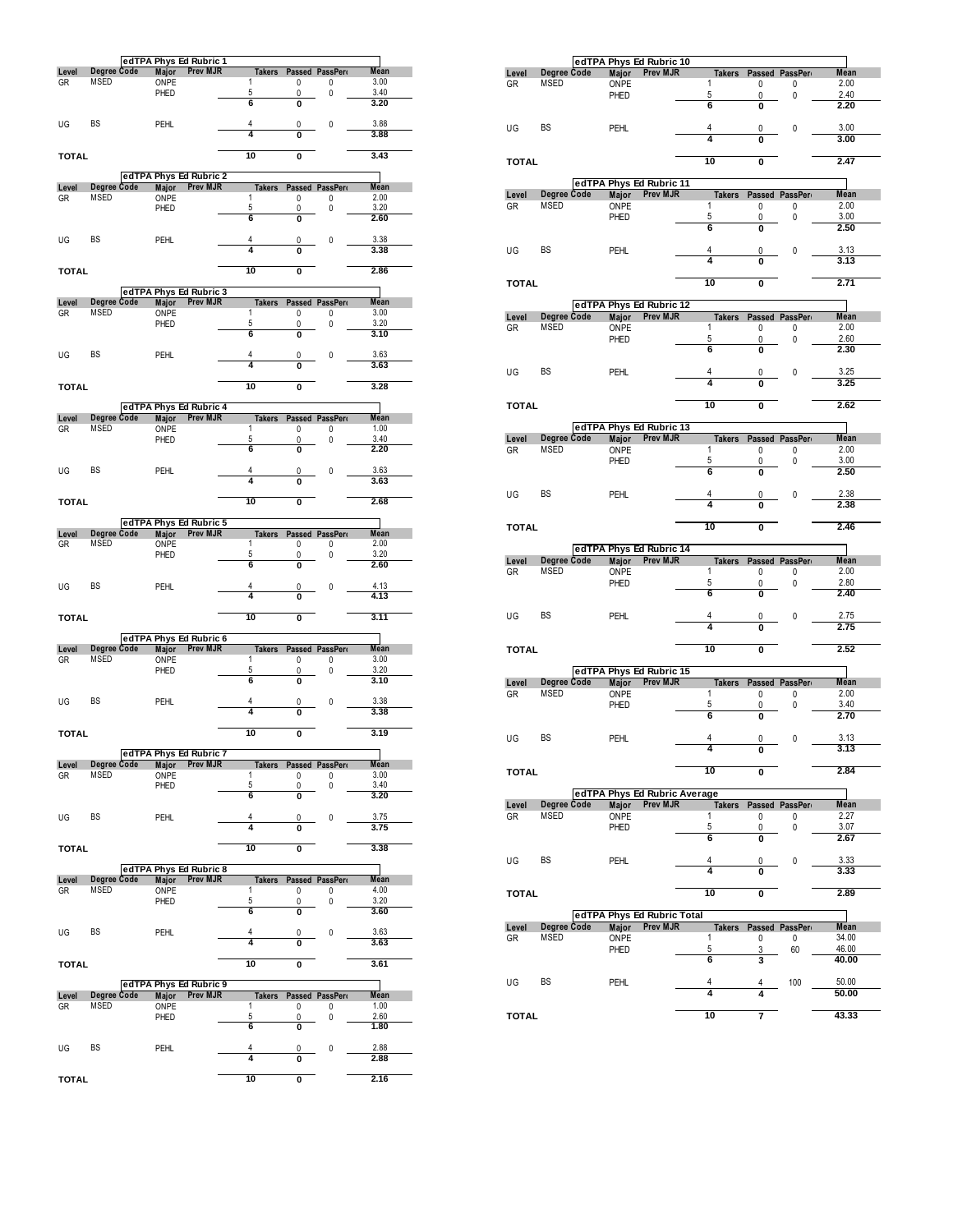|              |                     |                      | edTPA World Lang Rubric 1                    |                    |                         |                      |              |
|--------------|---------------------|----------------------|----------------------------------------------|--------------------|-------------------------|----------------------|--------------|
| Level        | Degree Code         | Major                | Prev MJR                                     | <b>Takers</b>      |                         | Passed PassPerr      | Mean         |
| <b>GR</b>    | MSED                | EDAD                 | FRE7                                         | 1<br>1             | 0                       | 0                    | 4.00         |
|              |                     |                      |                                              |                    | 0                       |                      | 4.00         |
| <b>TOTAL</b> |                     |                      |                                              | 1                  | Ō                       |                      | 4.00         |
|              |                     |                      |                                              |                    |                         |                      |              |
|              |                     |                      | edTPA World Lang Rubric 2                    |                    |                         |                      |              |
| Level        | Degree Code         | <b>Maior</b>         | <b>Prev MJR</b>                              | <b>Takers</b>      |                         | Passed PassPerr      | Mean         |
| GR           | MSED                | EDAD                 | FRE7                                         | 1<br>ī             | 0<br>$\overline{0}$     | 0                    | 4.00<br>4.00 |
|              |                     |                      |                                              |                    |                         |                      |              |
| <b>TOTAL</b> |                     |                      |                                              | ī                  | Ō                       |                      | 4.00         |
|              |                     |                      |                                              |                    |                         |                      |              |
|              | Degree Code         |                      | edTPA World Lang Rubric 3<br><b>Prev MJR</b> |                    |                         |                      | Mean         |
| Level<br>GR  | <b>MSED</b>         | <b>Major</b><br>EDAD | FRE7                                         | <b>Takers</b><br>1 | 0                       | Passed PassPerr<br>0 | 4.00         |
|              |                     |                      |                                              | 1                  | Ō                       |                      | 4.00         |
|              |                     |                      |                                              |                    |                         |                      |              |
| <b>TOTAL</b> |                     |                      |                                              | ī                  | Ō                       |                      | 4.00         |
|              |                     |                      |                                              |                    |                         |                      |              |
| Level        | Degree Code         | <b>Maior</b>         | edTPA World Lang Rubric 5<br><b>Prev MJR</b> | <b>Takers</b>      |                         | Passed PassPero      | Mean         |
| <b>GR</b>    | MSED                | EDAD                 | FRE7                                         | 1                  | 0                       | 0                    | 4.00         |
|              |                     |                      |                                              | 1                  | $\overline{0}$          |                      | 4.00         |
|              |                     |                      |                                              |                    |                         |                      |              |
| <b>TOTAL</b> |                     |                      |                                              | ī                  | $\mathbf 0$             |                      | 4.00         |
|              |                     |                      |                                              |                    |                         |                      |              |
|              |                     |                      |                                              |                    |                         |                      |              |
| Level        |                     |                      | edTPA World Lang Rubric 6<br><b>Prev MJR</b> | <b>Takers</b>      |                         | Passed PassPerr      | Mean         |
| <b>GR</b>    | Degree Code<br>MSED | <b>Major</b><br>EDAD | FRE7                                         | 1                  | 0                       | 0                    | 3.00         |
|              |                     |                      |                                              | 1                  | ŋ                       |                      | 3.00         |
|              |                     |                      |                                              |                    |                         |                      |              |
| <b>TOTAL</b> |                     |                      |                                              | ī                  | $\overline{0}$          |                      | 3.00         |
|              |                     |                      | edTPA World Lang Rubric 7                    |                    |                         |                      |              |
| Level        | Degree Code         | Major                | <b>Prev MJR</b>                              | <b>Takers</b>      |                         | Passed PassPere      | Mean         |
| <b>GR</b>    | MSED                | EDAD                 | FRE7                                         | 1                  | 0                       | 0                    | 2.00         |
|              |                     |                      |                                              | 1                  | 0                       |                      | 2.00         |
|              |                     |                      |                                              |                    |                         |                      |              |
| <b>TOTAL</b> |                     |                      |                                              | ī                  | Ō                       |                      | 2.00         |
|              |                     |                      | edTPA World Lang Rubric 8                    |                    |                         |                      |              |
| Level        | Degree Code         | Major                | <b>Prev MJR</b>                              | <b>Takers</b>      |                         | Passed PassPert      | <b>Mean</b>  |
| <b>GR</b>    | <b>MSED</b>         | EDAD                 | FRE7                                         | 1                  | 0                       | 0                    | 2.00         |
|              |                     |                      |                                              | 1                  | Ō                       |                      | 200          |
|              |                     |                      |                                              |                    |                         |                      |              |
| <b>TOTAL</b> |                     |                      |                                              | ī                  | Ō                       |                      | 2.00         |
|              |                     |                      | edTPA World Lang Rubric 9                    |                    |                         |                      |              |
| Level        | Degree Code         | Major                | <b>Prev MJR</b>                              | <b>Takers</b>      |                         | Passed PassPert      | Mean         |
| GR           | MSED                | <b>EDAD</b>          | FRE7                                         | 1                  | 0                       | 0                    | 2.00         |
|              |                     |                      |                                              | 1                  | Ō                       |                      | 2.00         |
| <b>TOTAL</b> |                     |                      |                                              | ī                  | $\overline{\mathbf{0}}$ |                      | 2.00         |

|              |                    |              |                 | edTPA World Lang Rubric 10    |               |                |                 |             |
|--------------|--------------------|--------------|-----------------|-------------------------------|---------------|----------------|-----------------|-------------|
| Level        | Degree Code        | <b>Major</b> | <b>Prev MJR</b> |                               | <b>Takers</b> |                | Passed PassPeri | <b>Mean</b> |
| GR           | <b>MSED</b>        | <b>EDAD</b>  | FRE7            | 1                             |               | 0              | 0               | 3.00        |
|              |                    |              |                 | 1                             |               | 0              |                 | 3.00        |
| <b>TOTAL</b> |                    |              |                 | 1                             |               | 0              |                 | 3.00        |
|              |                    |              |                 | edTPA World Lang Rubric 11    |               |                |                 |             |
| Level        | <b>Dearee Code</b> | <b>Major</b> | <b>Prev MJR</b> |                               | <b>Takers</b> |                | Passed PassPeri | <b>Mean</b> |
| GR           | <b>MSED</b>        | <b>EDAD</b>  | FRE7            | 1                             |               | 0              | 0               | 3.00        |
|              |                    |              |                 | 1                             |               | O              |                 | 3.00        |
|              |                    |              |                 |                               |               |                |                 |             |
| <b>TOTAL</b> |                    |              |                 | 1                             |               | $\overline{0}$ |                 | 3.00        |
|              |                    |              |                 | edTPA World Lang Rubric 12    |               |                |                 |             |
| Level        | Degree Code        | Major        | <b>Prev MJR</b> |                               | <b>Takers</b> |                | Passed PassPer  | <b>Mean</b> |
| GR           | MSED               | <b>EDAD</b>  | FRE7            | 1                             |               | 0              | 0               | 4.00        |
|              |                    |              |                 | 1                             |               | 0              |                 | 4.00        |
|              |                    |              |                 |                               |               |                |                 |             |
| <b>TOTAL</b> |                    |              |                 | 1                             |               | 0              |                 | 4.00        |
|              |                    |              |                 | edTPA World Lang Rubric 13    |               |                |                 |             |
| Level        | Degree Code        | Major        | <b>Prev MJR</b> |                               | <b>Takers</b> |                | Passed PassPer  | <b>Mean</b> |
| GR           | <b>MSED</b>        | <b>EDAD</b>  | FRE7            | 1                             |               | 0              | 0               | 3.00        |
|              |                    |              |                 | 1                             |               | 0              |                 | 3.00        |
| <b>TOTAL</b> |                    |              |                 | 1                             |               | Ō              |                 | 3.00        |
|              |                    |              |                 | edTPA World Lang Rubric 15    |               |                |                 |             |
| Level        | Degree Code        | Maior        | <b>Prev MJR</b> |                               | <b>Takers</b> |                | Passed PassPeri | <b>Mean</b> |
| GR           | <b>MSED</b>        | <b>EDAD</b>  | FRE7            | 1                             |               | 0              | 0               | 4.00        |
|              |                    |              |                 | 1                             |               | O              |                 | 4.00        |
|              |                    |              |                 |                               |               |                |                 |             |
| <b>TOTAL</b> |                    |              |                 | ī                             |               | $\mathbf{0}$   |                 | 4.00        |
|              |                    |              |                 | edTPA World Lang Rubric Ave   |               |                |                 |             |
| Level        | Degree Code        | Maior        | <b>Prev MJR</b> |                               | <b>Takers</b> |                | Passed PassPeri | <b>Mean</b> |
| GR           | <b>MSED</b>        | <b>EDAD</b>  | FRE7            | 1                             |               | 0              | 0               | 3.23        |
|              |                    |              |                 | 1                             |               | O              |                 | 3.23        |
| <b>TOTAL</b> |                    |              |                 | 1                             |               | 0              |                 | 3.23        |
|              |                    |              |                 | edTPA World Lang Rubric Total |               |                |                 |             |
| Level        | Degree Code        | Major        | <b>Prev MJR</b> |                               | <b>Takers</b> |                | Passed PassPeri | <b>Mean</b> |
| GR           | <b>MSED</b>        | <b>EDAD</b>  | FRE7            | 1                             |               | 1              | 100             | 42.00       |
|              |                    |              |                 | 1                             |               | 1              |                 | 42.00       |
| <b>TOTAL</b> |                    |              |                 | 1                             |               | $\overline{1}$ |                 | 42.00       |